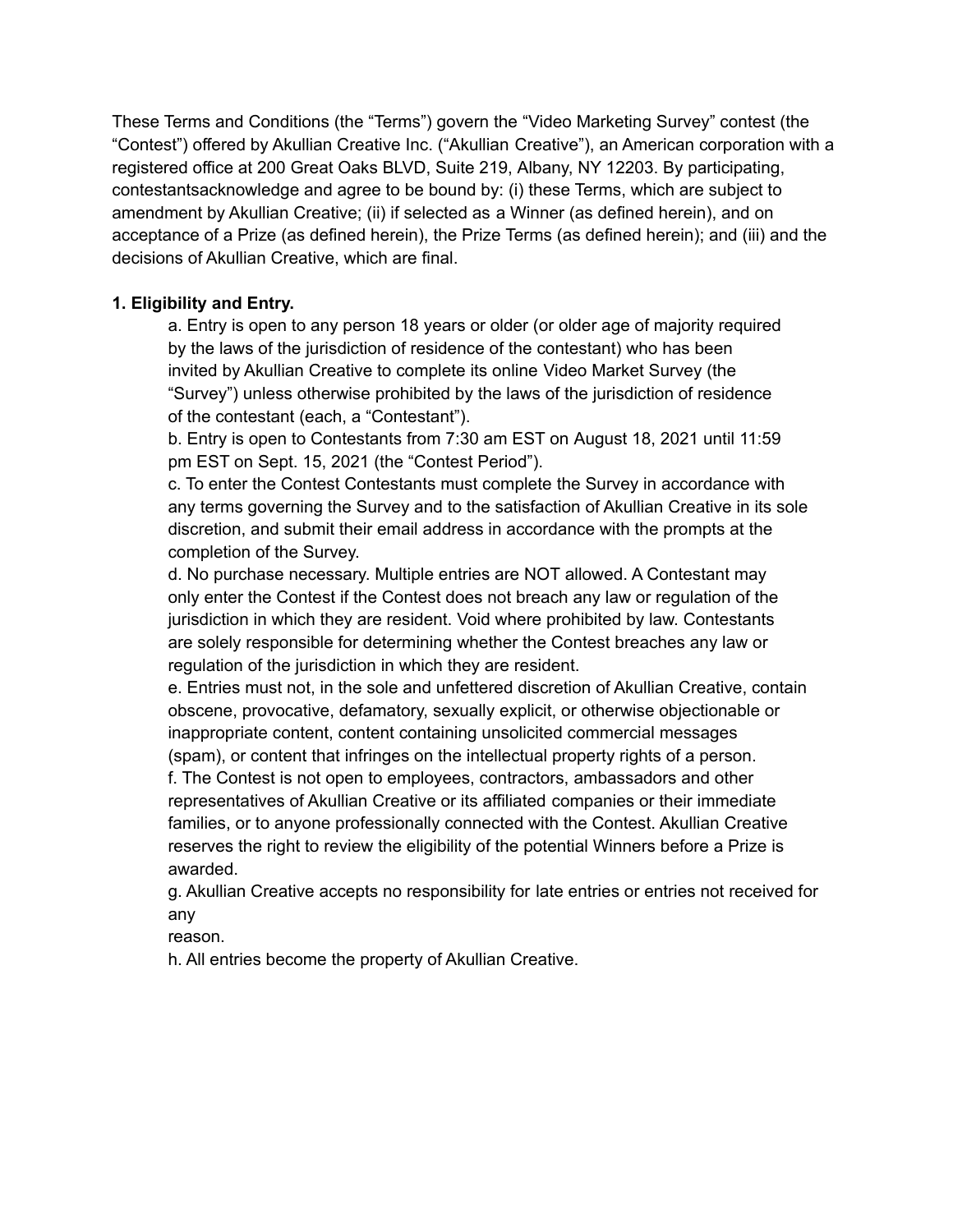#### **2. Prize.**

a. Each prize (a "Prize") consists of one (1) of two (2) US \$50 VISA gift cards. Prizes are available to be won by Draw, as described herein. Only one (1) prize may be won by any one Contestant and household.

b. Prizes are subject to the Gift Card's issuing body's terms and conditions governing the use of the Gift Card (the "Prize Terms"), which may impose fees and expiration dates and include restrictions on transferability and non-commercial use, among other things.

c. Each Prize is non-transferable and no cash, currency conversion or other substitution of a Prize is permitted, except at the sole option of Akullian Creative for a prize of equal or greater value.

d. All incidental expenses associated with collection of a Prize, including any fees imposed by the Gift Card's issuing body, are the responsibility of the Winner, other than standard shipping costs, which will be paid by Akullian Creative.

e. Each Winner of a Prize shall be solely responsible for any and all federal, state, provincial and local taxes, if any, that apply to their Prize.

f. Each Prize is offered "as is" with no written, express, or implied warranty.

#### **3. Draw.**

Contest winners (each, a "Winner") will be selected at random by a Akullian Creative representative from among the eligible Contestants within 48 hours after the end of the Contest Period. All decisions of Akullian Creative are final and binding in all respects. Eachpotential Winner will be notified via email within 15 days after the end of the Contest Period. If a potential Winner is found not to be eligible or not in compliance with these Terms, if the Prize notification is returned as undeliverable, or if the Prize is rejected, the potential Winner will be disqualified and the Prize will be forfeited and may be awarded to an alternate Winner or cancelled, at Akullian Creative's sole discretion. Instructions on claiming the Prize will be communicated to the Winner within 30 days of Winner verification. Undeliverable prizes will not be awarded. If the potential Winner is resident in Canada, the potential Winner will be required to correctly answer a timed mathematical skill testing question before being deemed the Winner of a Prize. The odds of winning a Prize depend on the total number of eligible entries received.

### **4. Proof of Age.**

Winners may be asked to provide Akullian Creative with proof of date of birth, or parental consent in writing, before receiving their Prize.

### **5. Administration of the Contest.**

a. If for any reason the Contest is not capable of running as planned due to infection by computer virus, bugs, tampering, unauthorised intervention, fraud, technical failures or any causes beyond the reasonable control of Akullian Creative which corrupt or affect the administration, security, fairness, integrity or proper conduct of the Contest, Akullian Creative reserves the right at its sole discretion, to cancel, terminate, modify or suspend the Contest.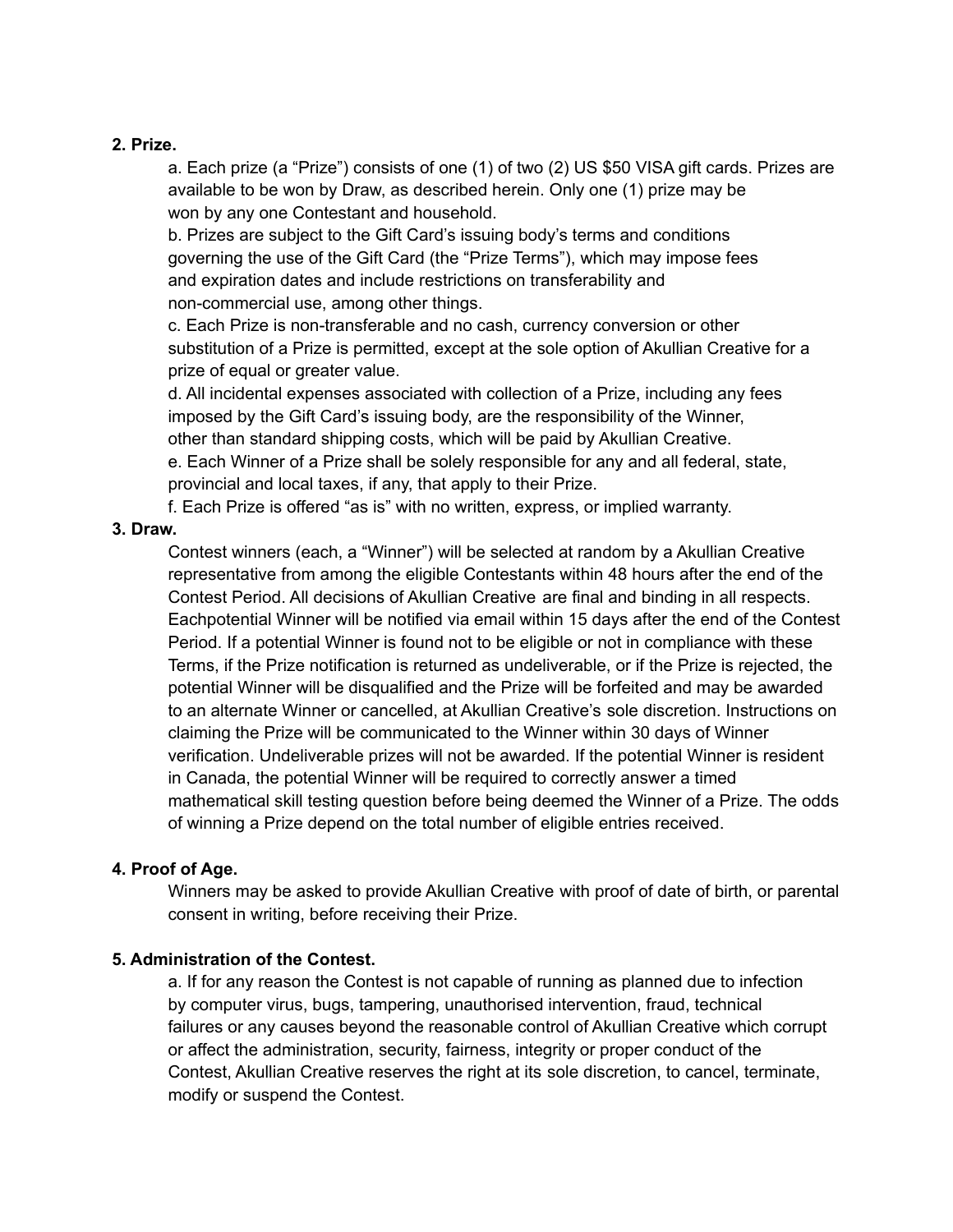b. Akullian Creative disclaims all responsibility for any error, omission, interruption, deletion, defect, delay in operation or transmission, problem or technical malfunctions, technical problems or traffic congestion on the internet, through mobile apps or at any website, or any combination thereof, which may limit Contestants' ability to participate in the Contest.

c. Where the Contest involves access or use of a third party website ("Third Party Website"), Contestant understands and agrees that: (a) Akullian Creative has no control over the Third Party Website whatsoever; (b) Contestant is solely and fully responsible for its use of the Third Party Website; and (c) Akullian Creative disclaims any and all responsibility or liability for any harm resulting from Contestant's use of any Third Party Website.

d. Akullian Creative reserves the right in its sole discretion to disqualify, and seek any applicable legal remedies and damages from, any Contestant breaching these Terms or tampering with the entry process or the Contest in any way.

### **6. Release of Liability.**

By entering the Contest, each Contestant (including a Winner) hereby releases and saves Akullian Creative, its affiliates and their respective directors, officers, employees, suppliers, sponsors, advisors and agents harmless from any and all losses, damages, rights, claims and actions of any kind in connection with the Contest; or resulting from acceptance, possession, or use of a Prize, including without limitation, personal injury, death, and property damage, and claims based on publicity rights, defamation, or invasion of privacy.

### **7. Contact.**

Akullian Creative is collecting personal information about Contestants for the purpose of administering this Contest. If selected as a potential Winner in accordance with these Terms, Akullian Creative may contact the potential Winner at the address provided to determine eligibility and for Prize administration purposes. Contestants may also continue to receive promotional communications from Akullian Creative if currently subscribed to these communications. Contestants may opt out of marketing communications sent by Akullian Creative at any time by accessing Akullian Creative's Preferences Management page, or by clicking on the unsubscribe link in the marketing email received. All personal information collected in connection with this Contest will be used in accordance with Akullian Creative's privacy policy ([www.Akullian](http://www.hootsuite.com/legal/privacy) [Creative.com/legal/privacy\)](http://www.hootsuite.com/legal/privacy).

### **8. Publicity.**

A Winner, in accepting a Prize, consents to Akullian Creative's use of their name, for purposes of advertising, trade and promotion in any and all media, without further compensation, except where prohibited by law.

## **9. Governing Law.**